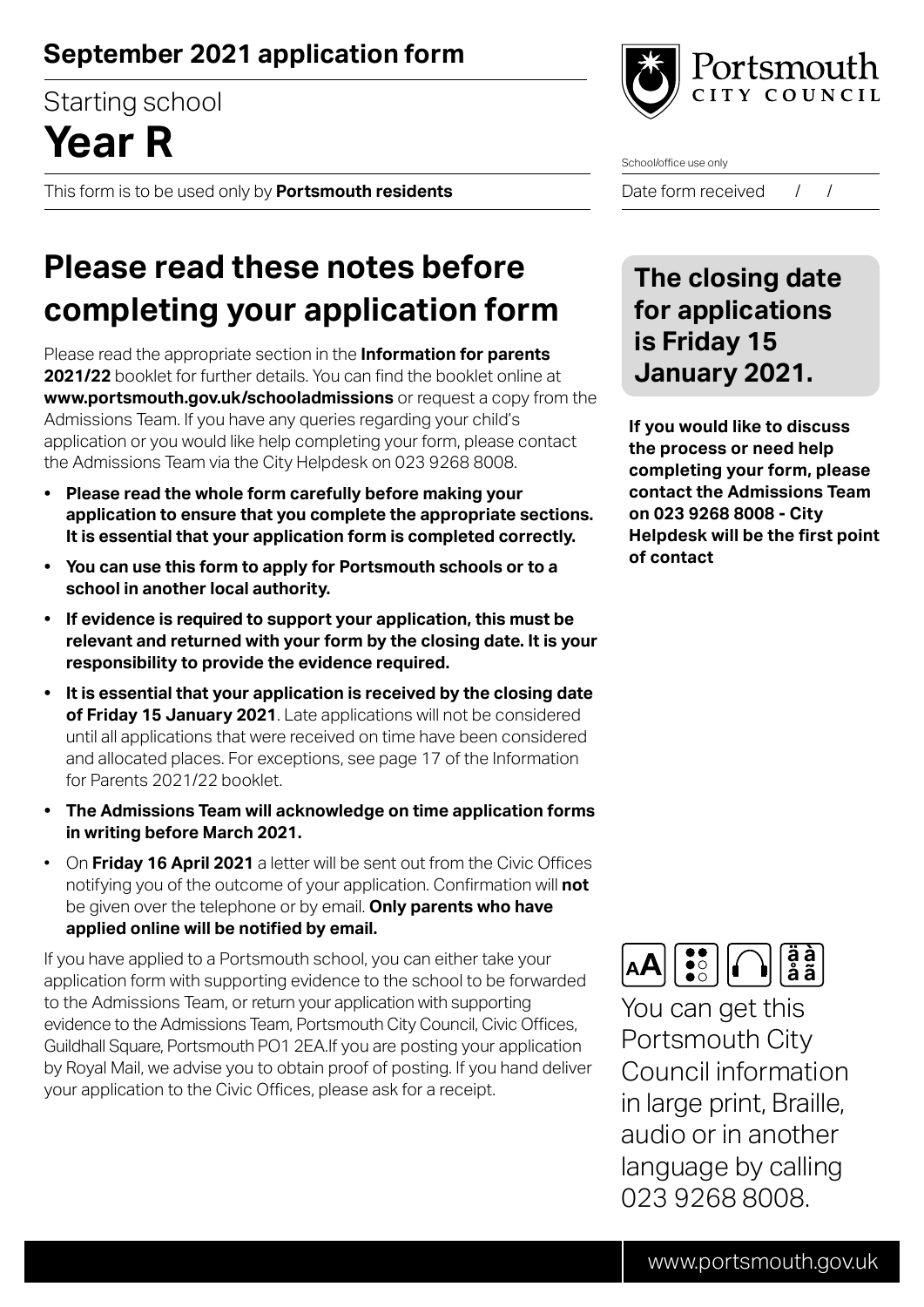| <b>Section 1 - Pupil information</b>      |                                                                                                                                                                              |  |
|-------------------------------------------|------------------------------------------------------------------------------------------------------------------------------------------------------------------------------|--|
| Surname:                                  | Forename:                                                                                                                                                                    |  |
| Date of birth:                            | Male or female:                                                                                                                                                              |  |
| Current playgroup, pre-school or nursery: |                                                                                                                                                                              |  |
| Home address:                             | This address should be the permanent address at<br>which the child is living with his/her parent(s)/carer(s)<br>as of Friday 15 January 2021.                                |  |
|                                           | See Information for parents booklet pages 14 to 15<br>for further information regarding possible change of<br>address during the process, or contact the<br>Admissions Team. |  |
| Postcode:                                 |                                                                                                                                                                              |  |

#### **Section 2 - School preferences**

**If you would like further advice before completing this section, or help to complete the application, please contact the Admissions Team at the Civic Offices on 023 9268 8008.**

- If the school you have applied for is oversubscribed, places will be allocated according to the admission policies published in the **Information for parents** booklet pages 22 to 45 for Portsmouth schools.
- **We strongly recommend to include your catchment school as one of your preferences.**

For information on your catchment area school go to **www.portsmouth.gov.uk/schooladmissions** or contact the Admissions Team.

- It is important that you tick the boxes relevant to your child's application and provide any evidence requested in section 3. If none of the criteria apply, your child will still be considered for a place at your preferred schools. Having criteria for a school is not a guarantee that a place will still be allocated.
- If you are applying for a school in another local authority, you may be required to complete their supplementary form. Please contact the school direct for information.
- If you are not successful in gaining a place at one of your preferred schools, a place will be offered at your catchment area school **(if places are still available)** or the next nearest school to your home with places available.

| Preference 1: | Preference 4: |
|---------------|---------------|
| Preference 2: | Preference 5: |
| Preference 3: | Preference 6: |

- **Please state a preference for up to six different schools in your true preference order**
- **Only applying for one school or stating the same school more than once will not strengthen your application**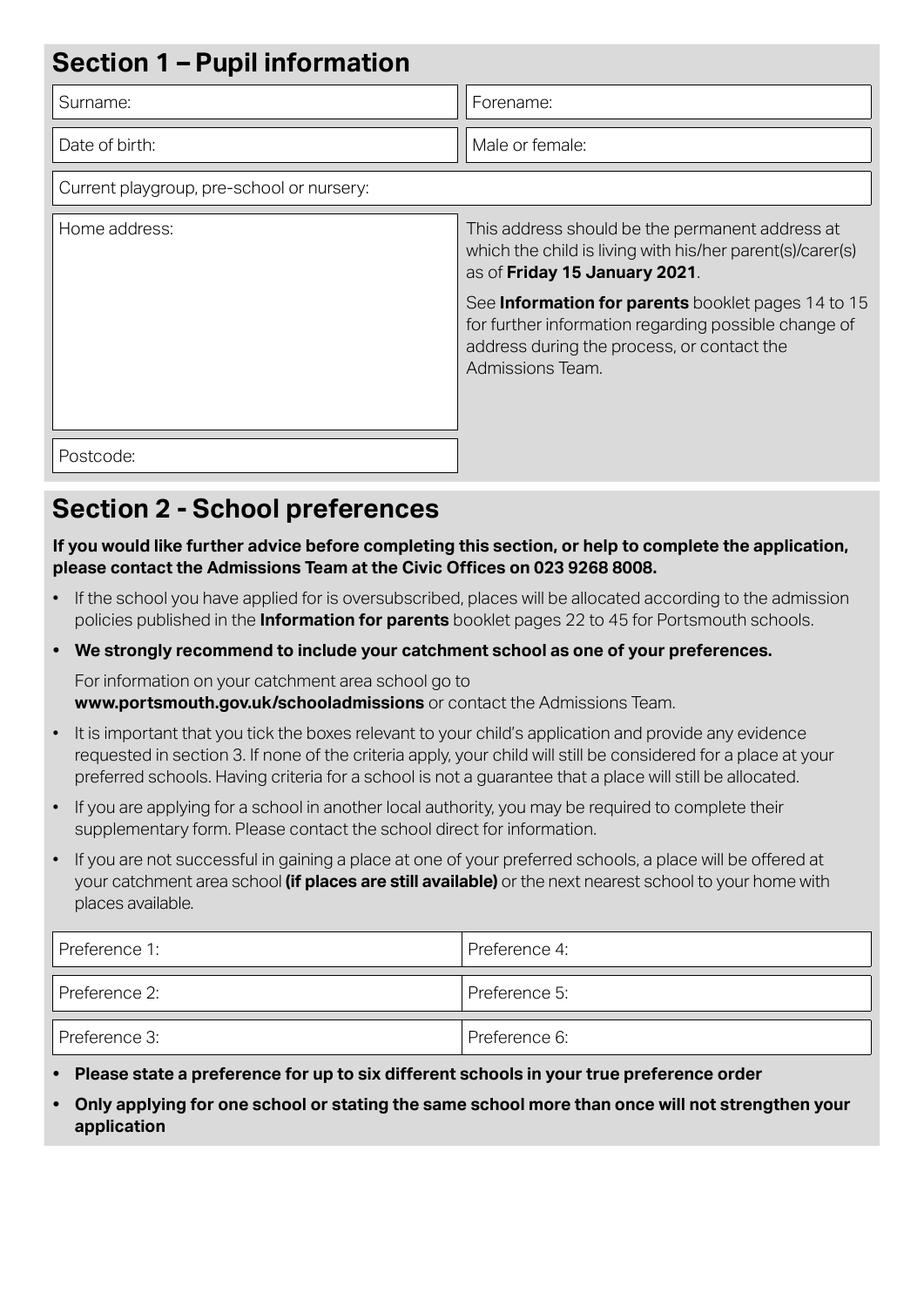## **Section 3 – Application assessment**

| If you are applying for a place at a Catholic primary school (Corpus Christi, St John's, St Paul's or<br>St Swithun's), please complete the enclosed supplementary information form and return with<br>your application.                                                                                                                                                                                                                                                                                           |                   |                              |  |
|--------------------------------------------------------------------------------------------------------------------------------------------------------------------------------------------------------------------------------------------------------------------------------------------------------------------------------------------------------------------------------------------------------------------------------------------------------------------------------------------------------------------|-------------------|------------------------------|--|
| Please complete any sections that may apply to your application.<br>• Any documentation sent must name the school the ticked criterion relates to.                                                                                                                                                                                                                                                                                                                                                                 |                   |                              |  |
| Tick the box if the answer is yes, or leave blank if the answer is no.                                                                                                                                                                                                                                                                                                                                                                                                                                             |                   |                              |  |
| Child looked after - or previously looked after - by a local authority<br>See <b>Information for parents</b> booklet page 60. If you have ticked this criterion, please complete<br>Section 4 of the application form                                                                                                                                                                                                                                                                                              |                   |                              |  |
| Child or family with significant medical, physical, psychological or social need<br>This must be supported by relevant documentation which is to be returned with the application form -<br>see <b>Information for parents</b> booklet page 60. Please note this is not applicable to all schools.                                                                                                                                                                                                                 |                   |                              |  |
| Children whose parents have a religious conviction for attending either St George's Beneficial<br><b>CE Primary or St Jude's CE Primary only</b><br>See Information for parents booklet pages 34-37 and please complete the enclosed 'Place of worship' form.                                                                                                                                                                                                                                                      |                   |                              |  |
| <b>Brother or sister on roll</b><br>Does your child have a sibling <b>attending</b> or <b>applying</b> for one of your preference schools? OR does<br>your child have a sibling attending or applying for an adjacent school to one of your preferences?<br>See Information for parents booklet pages 60-61 and 69.                                                                                                                                                                                                |                   |                              |  |
| Sibling name:                                                                                                                                                                                                                                                                                                                                                                                                                                                                                                      |                   | Date of birth:               |  |
| School attending or applying for:                                                                                                                                                                                                                                                                                                                                                                                                                                                                                  |                   | Current year group:          |  |
| <b>Child eligible for Service Premium</b><br>Child of armed service personel under S14 of the Education Act 2002. See <b>Information for parents</b><br>booklet page 61. Please note this may not be applicable to all schools.<br>Child of staff employed at the school<br>Employed at the school for more than two years at time of application or recruited to fill a post subject<br>to skill shortage. See Information for parents booklet page 61. Please note this may not be applicable<br>to all schools. |                   |                              |  |
| Other reason for applying - state here                                                                                                                                                                                                                                                                                                                                                                                                                                                                             |                   |                              |  |
| Please continue on a separate sheet if necessary.                                                                                                                                                                                                                                                                                                                                                                                                                                                                  |                   |                              |  |
| Section 4 – Looked after child (or previously LAC)                                                                                                                                                                                                                                                                                                                                                                                                                                                                 |                   |                              |  |
| <b>Looked after child</b> – If you are making an application for a child looked after by a local authority (i.e. in the<br>local authority care or provided with accommodation by the local authority for a continuous period of<br>more than 24 hours), please complete the following information.                                                                                                                                                                                                                |                   |                              |  |
| Linked social worker:                                                                                                                                                                                                                                                                                                                                                                                                                                                                                              | Telephone number: |                              |  |
| Local authority                                                                                                                                                                                                                                                                                                                                                                                                                                                                                                    |                   |                              |  |
| Contact address:                                                                                                                                                                                                                                                                                                                                                                                                                                                                                                   |                   |                              |  |
|                                                                                                                                                                                                                                                                                                                                                                                                                                                                                                                    |                   | Section 4 continues overleaf |  |